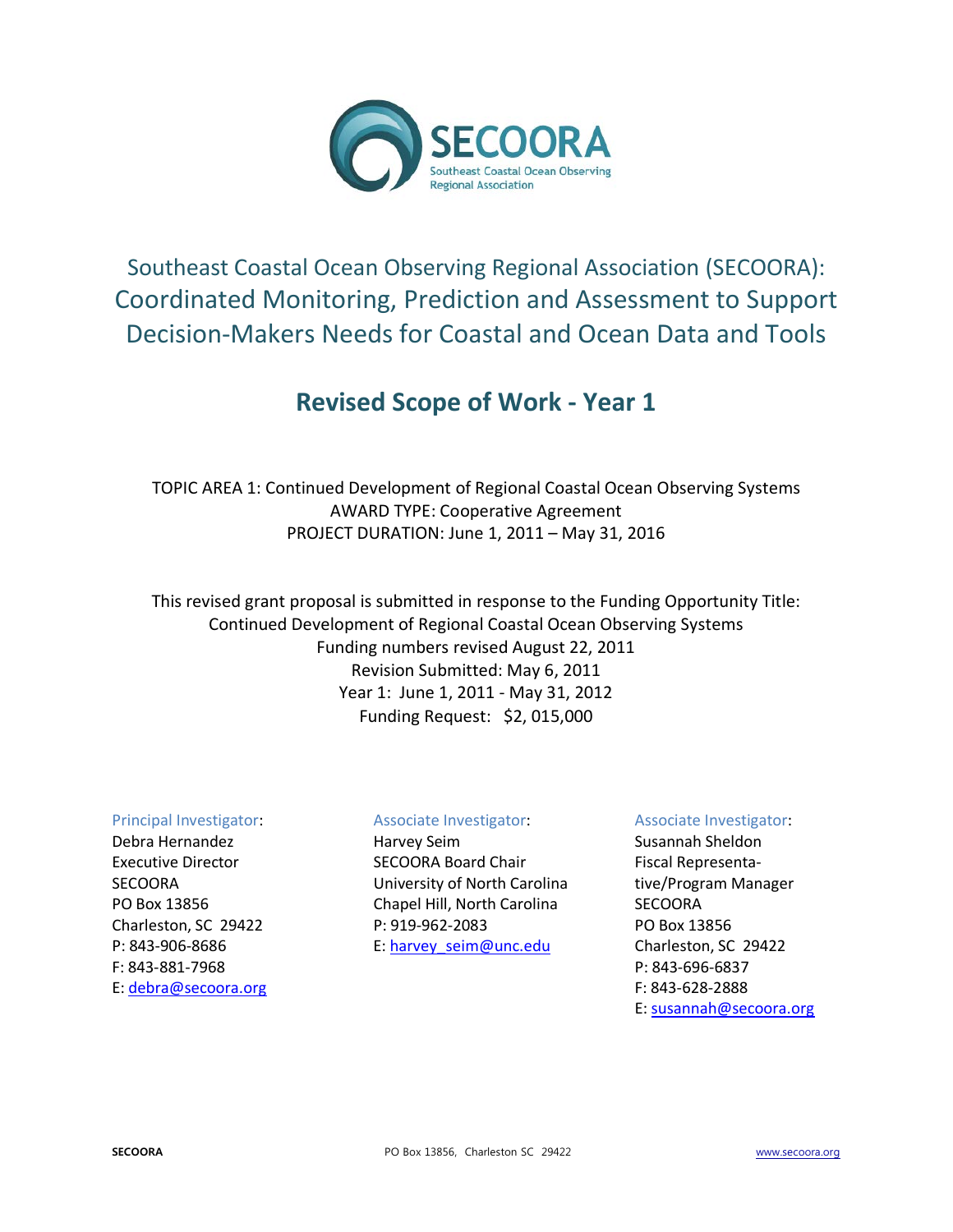#### **Introduction**

SECOORA will be receiving \$2,015,000 in Year 1 of its five-year Regional Coastal and Ocean Observing System (RCOOS) project. This slight decrease from our FY10 award level represents 51% of the funding that was requested. This revised scope of work describes the activities that will be undertaken with this level of funding, and provides a rationale for not proceeding with others activities originally proposed. The major goals and objectives remain the same, minus those not funded. The goal numbering from the original proposal has been changed to consolidate the Regional Association (RA) management and coordination activities. Specific milestones are listed in Table 7.

| Goals                                                             | Objectives                                                                                                                                                                           |
|-------------------------------------------------------------------|--------------------------------------------------------------------------------------------------------------------------------------------------------------------------------------|
| Goal 1: Sustain SECOORA as a<br>Regional Information Coordination | 1.1 Ensure Stakeholders Inform RA Priorities and RCOOS Development and<br>Implementation.                                                                                            |
| Entity                                                            | 1.2 Coordinate and Implement a Conceptual Operations Plan for a Southeast (SE)<br>RCOOS.                                                                                             |
| Goal 2: Sustain an Observing                                      | 2.1: Sustain Moored and Coastal Stations.                                                                                                                                            |
| Subsystem for the SE                                              | 2.2: Maintain High Frequency Radar (HFR) Operations.                                                                                                                                 |
|                                                                   | 2.3: Support Glider Operations. (NOT FUNDED IN YEAR 1)                                                                                                                               |
|                                                                   | 2.4: Support Hurricane Wind & Water Level Measurements. (NOT FUNDED IN YEAR 1)                                                                                                       |
| Goal 3: Support a Multi-Scale                                     | 3.1: Support Regional and South Atlantic Bight (SAB) Subregional Circulation Modeling.                                                                                               |
| Multi-Resolution Modeling                                         | 3.2: Implement Forecasting of Storm Surge, Inundation, and Coastal Circulation.                                                                                                      |
| Subsystem                                                         | 3.3: Develop a Nearshore Circulation Model for Rip Current Forecasting. (NOT FUNDED<br>IN YEAR 1.)                                                                                   |
|                                                                   | 3.4: Provide Species-specific Habitat Models that Integrate Remotely Sensed and In<br>Situ Data to Enhance South Atlantic Fisheries Management Council (SAFMC) Stock<br>Assessments. |
|                                                                   | 3.5: Improve Beach/Shellfish Water Quality Advisories.                                                                                                                               |
| Goal 4: Enhance the Data                                          | 4.1: Service Data Providers and Capture Data.                                                                                                                                        |
| Management and Communication                                      | 4.2: Provide Information to Users and Stakeholders Rapidly and Effectively.                                                                                                          |
| (DMAC) Subsystem                                                  | 4.3: Coordinate/Collaborate data management efforts with U.S Integrated Ocean<br>Observing System (IOOS®) and other RAs.                                                             |
|                                                                   | 4.4: Achieve Operational Status.                                                                                                                                                     |
| Goal 5: Support a Targeted and                                    | 5.1: Provide Tools and Opportunities for Observing Related Science Education                                                                                                         |
| Leveraged Education and Outreach<br>Subsystem                     | 5.2: Increase Understanding of and Support for Observing Through Targeted<br>Stakeholder Outreach.                                                                                   |

Table 1. Major Goals and Objectives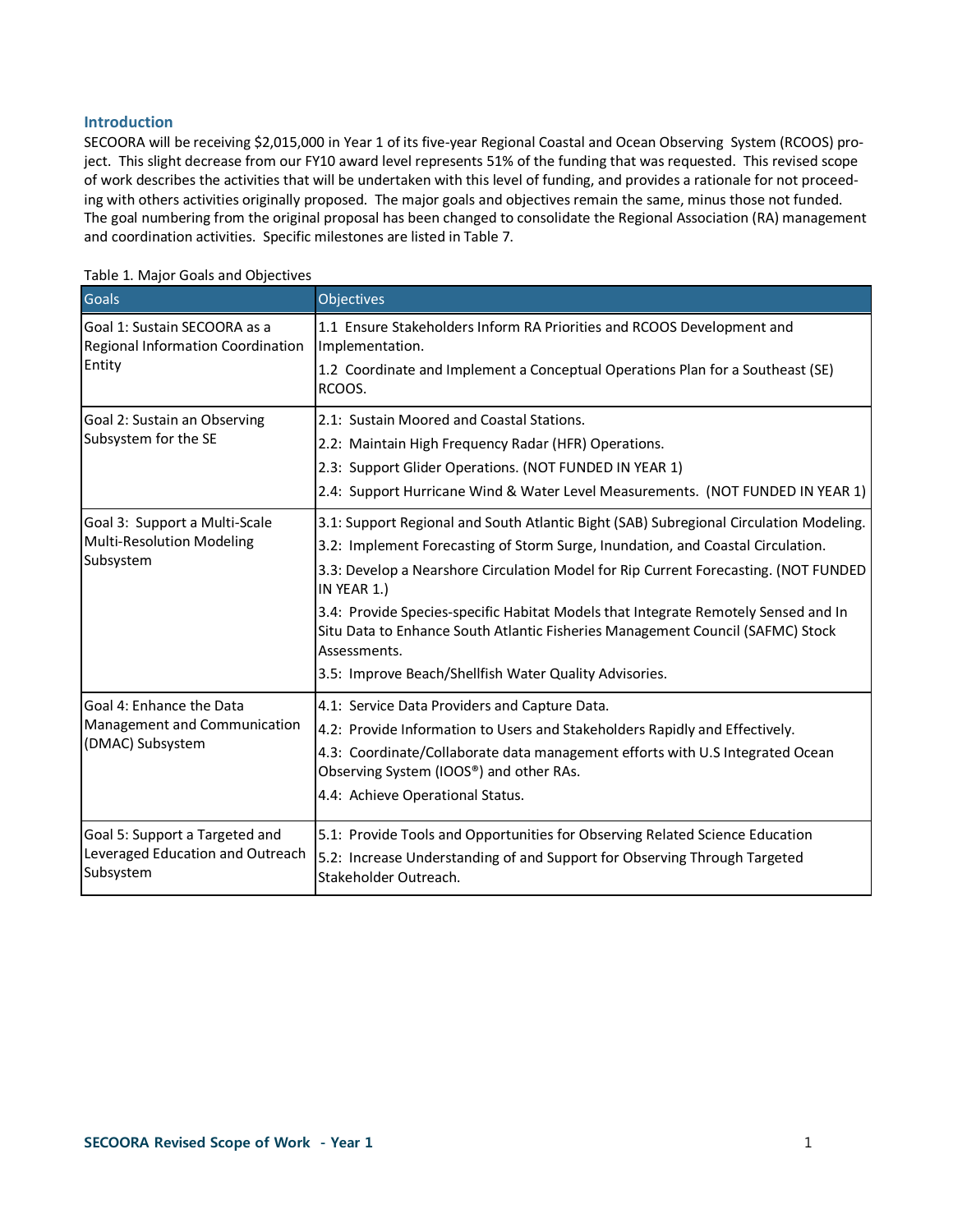#### **Goal 1: Sustain SECOORA as a Regional Information Coordination Entity (RICE)**

SECOORA is an independently operating 501(c)(3). We will provide fiscal management for this award. Susannah Sheldon is SECOORA's Program Manager and serves as fiscal manager, with assistance from an accountant, bookkeeper, and oversight of the Executive Director. We will be responsible for overall project management. Project Management includes fiduciary oversight of all sub-awards, preparation and submission of financial and progress reports, and ensuring coordination and collaboration both among PIs within each RCOOS subcomponent and among PIs across the various RCOOS subcomponents. Sixteen PIs and 13 separate sub-awards contribute to this project necessitating a significant investment of effort for project and fiscal management, technical communications, and task coordination for effective operations. Responsibilities will be shared among the RCOOS manager (V. Subramanian), SECOORA's Executive Director (D. Hernandez), and two Program Managers (S. Sheldon and M. Treml via contract).

SECOORA is [a membership-](http://www.secoora.org/about/membership#http://www.secoora.org/about/membership)based organization that seeks and invites stakeholders with interests in coastal and ocean data and information to help prioritize our activities and participate in developing stakeholder-based products. With Year 1 funding, SECOORA will continue to seek new members through our Web site, outreach via newsletters and direct recruitment by staff. We will also host an annual member and stakeholder meeting in Spring 2012. SECOORA will partner with stakeholders, specifically through the engagement of the South Atlantic Alliance. As opportunity allows, joint meetings will be held to solidify the relationship between the two organizations.

SECOORA will focus on facilitating the development of a Conceptual Operations Plan for a fully instrumented RCOOS with defined service levels, commensurate with funding, that provides coordinated monitoring, assessment and prediction. Hernandez and Subramanian will coordinate these efforts with ongoing IOOS efforts including the Cost Analysis Requirements Document, the National Inventory of Observation Assets, and the RA Gaps Analysis.

Additional coordination responsibilities include working closely with the Gulf of Mexico Coastal Ocean Observing System (GCOOS) in the FL region. We will continue to interact with GCOOS to ensure that messages, products, and projects are coordinated and resources are leveraged. Staff will attend NFRA, IOOS, and other RA meetings as funding allows.

| Institution    | <b>Funding</b> | Activity                                                                                                                                                          |
|----------------|----------------|-------------------------------------------------------------------------------------------------------------------------------------------------------------------|
| <b>SECOORA</b> |                | \$211,246 Ensure Continued and Efficient Governance, Management and<br>Operations of the RA.<br>Provide forums, i.e. workshops, meetings, that enable stakeholder |
|                |                | assessment and engagement.                                                                                                                                        |
|                |                | Coordinate with the South Atlantic Alliance (SAA).                                                                                                                |
|                |                | Ensure SECOORA plans and gaps analysis align with National<br>Federation of Regional Alliances (NFRA) and IOOS office guidance<br>and/or requirements.            |
|                |                | Refine and maintain RCOOS Conceptual Operations Plan.                                                                                                             |
| <b>TOTAL</b>   | \$211,246      |                                                                                                                                                                   |

#### Table 2. RICE Activities

#### **Goal 2: Sustain an Observing Subsystem for the SE**

The observing subsystem provides the basis for the RCOOS by supporting and integrating existing assets and observations specific to the development of products identified in this proposal. In most cases, we propose to maintain existing systems deployed as part of pre-SECOORA programs. For all observing assets, the decreased funding greatly impacts spare parts and technician support for maintenance of assets and management of data. It also limits principal investigator (PI) time and ability to interface with stakeholders. SECOORA can support the operation and maintenance of offshore moored sta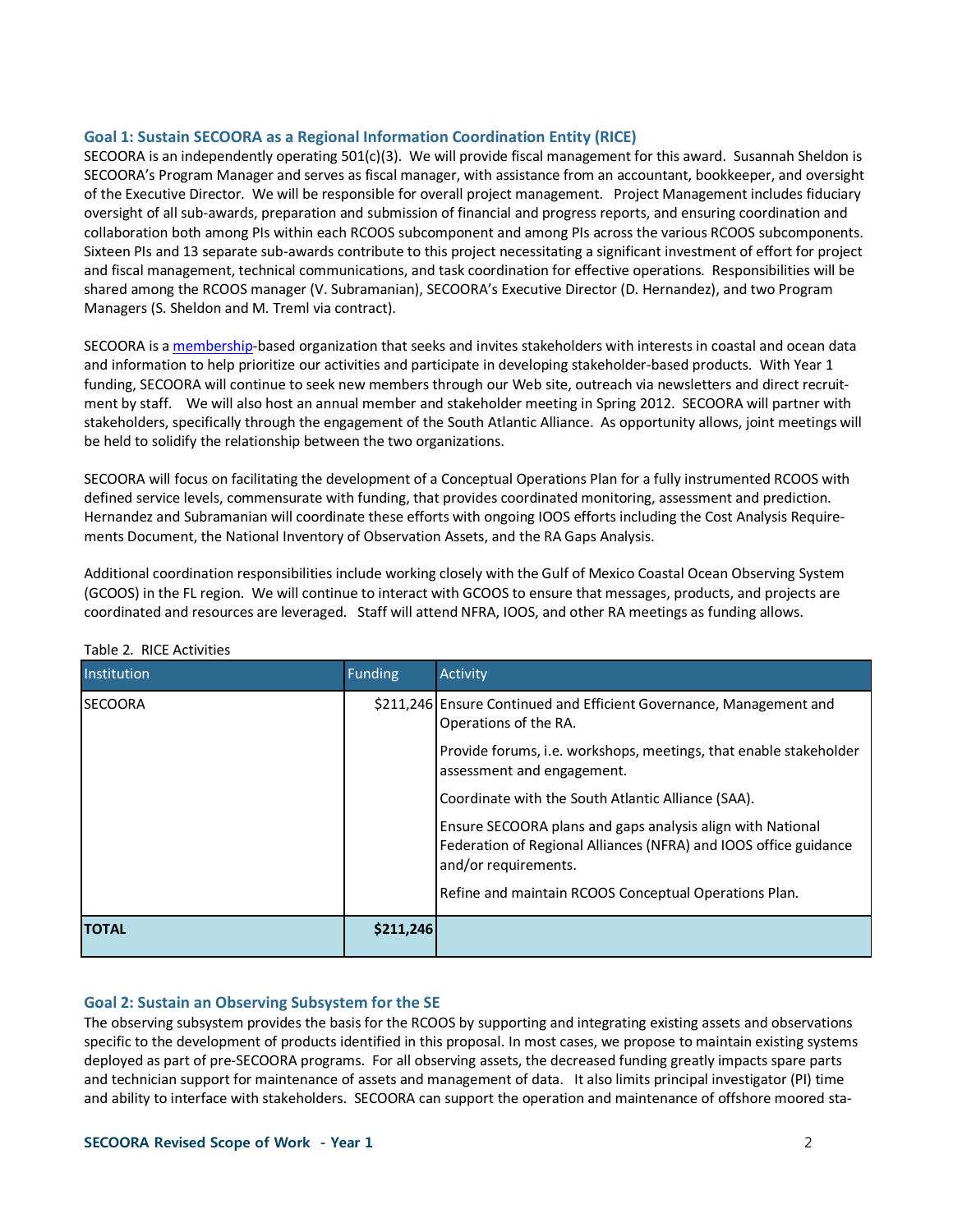tions, coastal stations, and HFR sites, with the caveat that assets in the SECOORA footprint have been purchased through a mix of state, research, and IOOS funding. Operations are not sustainable at current funding levels. We anticipate that in the near future some installations may be withdrawn from operational efforts.

Each observing asset will provide near-real-time data for multiple users, and provide information required to support proposed and existing stakeholder products (e.g., those required for oil spill response, National Weather Service Marine Weather Portal, Beach/Shellfish Water Quality Advisories, and search and rescue (SAR) operation surface current requests.) Table 3 below provides specific information on the PI's, funding, and assets for the Observing Subsystem. Note that funding is not available for **Objective 2.3: Support Glider Operations** in Year 1 and **Objective 2.4: Support Hurricane Wind and Water Level Measurements** has a Year 3 start date.

| Institution                                               | <b>Funding</b>                                     | Activity                                                                                                                                                                                                                                                                                                                                                                                                                                                                                                                                                                                            |  |  |  |  |
|-----------------------------------------------------------|----------------------------------------------------|-----------------------------------------------------------------------------------------------------------------------------------------------------------------------------------------------------------------------------------------------------------------------------------------------------------------------------------------------------------------------------------------------------------------------------------------------------------------------------------------------------------------------------------------------------------------------------------------------------|--|--|--|--|
|                                                           | Objective 2.1: Sustain Moored and Coastal Stations |                                                                                                                                                                                                                                                                                                                                                                                                                                                                                                                                                                                                     |  |  |  |  |
| University of South Florida<br>(Weisberg)                 |                                                    | \$142,500 Funding COMPS surface moorings:<br>C14 and C10 measure wind velocity, relative humidity, barometric pres-<br>sure, sea surface temperature (SST), air temperature (AT), incoming short<br>and long-wave radiation, in-water velocity and temperature/salinity (T/S).<br>C12 and C13 measure wind velocity, relative humidity, barometric pres-<br>sure, SST, AT, in-water velocity and T/S.<br>C11 and C15 measure in-water velocity and T.<br>C21 measures wind velocity, relative humidity, pressure, SST, AT. In-water<br>velocity and T, plus sea level (SL) and waves will be added. |  |  |  |  |
| University of South Florida<br>(Merz)                     |                                                    | \$47,493 Funding COMPS in-shore tidal meteorological: consists of seven stations<br>located along the Gulf of Mexico's West Florida Coast from Shell Point<br>south to Big Carlos Pass. These stations typically are outfitted with wind<br>velocity, relative humidity, AT, barometric pressure, and precipitation<br>sensors. Marine instrumentation includes: Water Level, T, and S.                                                                                                                                                                                                             |  |  |  |  |
| Florida Institute of<br>Oceanography (Virmani)            |                                                    | \$52,250 Funding supports approximately 50% of the costs of operating seven<br>stations in the SEAKEYs Network in Florida Keys and Florida Bay with wind<br>velocity, relative humidity, AT, barometric pressure, and precipitation<br>sensors.                                                                                                                                                                                                                                                                                                                                                     |  |  |  |  |
| University of North<br>Carolina - Wilmington<br>(Leonard) |                                                    | \$339,999 Oceanographic data from seven real-time moorings operated through<br>partnerships between UNCW and USC will be maintained along NC and SC.<br>Six systems measure wind velocity, barometric pressure, SST, AT, solar<br>radiation, sea level, in-water velocity, and T/S. Two of the moorings also<br>measure surface-waves. In addition, one coastal pier station that<br>measures wind velocity, barometric pressure, SST, AT, solar radiation, sea<br>level, S, water-column currents, and surface waves also will be supported.                                                       |  |  |  |  |
| <b>TOTAL MOORED AND</b><br><b>COASTAL</b>                 | \$582,242                                          |                                                                                                                                                                                                                                                                                                                                                                                                                                                                                                                                                                                                     |  |  |  |  |
| Institution                                               | <b>Funding</b>                                     | Activity                                                                                                                                                                                                                                                                                                                                                                                                                                                                                                                                                                                            |  |  |  |  |
| Objective 2.2: Maintain High Frequency Radar Operations   |                                                    |                                                                                                                                                                                                                                                                                                                                                                                                                                                                                                                                                                                                     |  |  |  |  |
| University of South FL<br>(Weisberg)                      |                                                    | \$95,000 Support three CODAR and two WERA radar arrays.<br>Location: West Florida Shelf                                                                                                                                                                                                                                                                                                                                                                                                                                                                                                             |  |  |  |  |

Table 3. Observing Subsystem Activities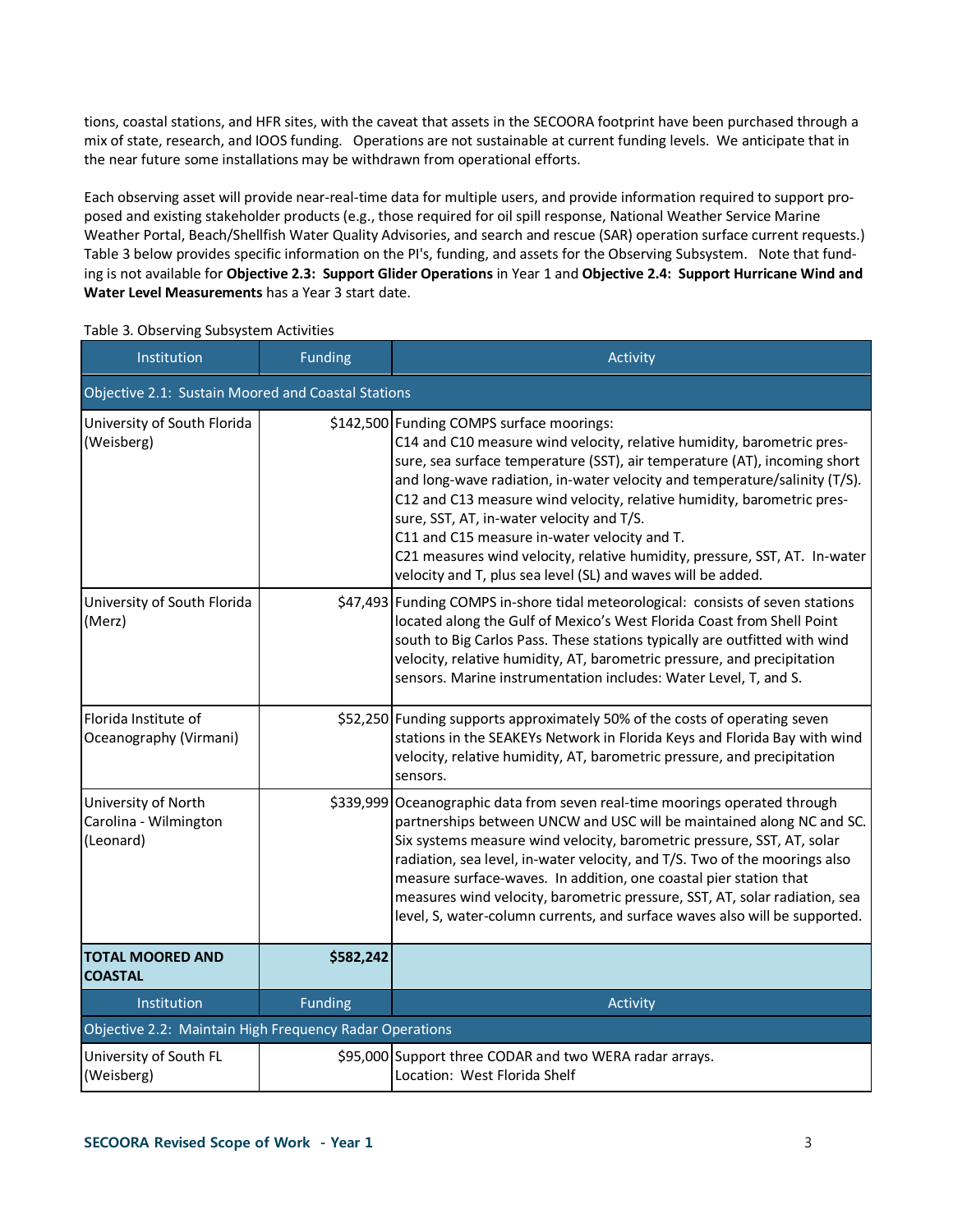| Institution                                               | <b>Funding</b> | Activity                                                                                                                 |  |  |  |
|-----------------------------------------------------------|----------------|--------------------------------------------------------------------------------------------------------------------------|--|--|--|
| Objective 2.1: Sustain Moored and Coastal Stations        |                |                                                                                                                          |  |  |  |
| Skidaway Institute of<br>Oceanography (SkIO)<br>(Savidge) |                | \$87,399 Support two WERA radar arrays.<br>Location: St. Catherine's and Jekyll Island, GA                               |  |  |  |
| University of Miami (Shay)                                |                | \$77,000 Support three WERA radar arrays.<br>Location: Crandon, Virginia Key and Dania Beach                             |  |  |  |
| University of NC - Chapel<br>Hill (Seim)                  |                | \$74,046 Support two CODAR radar arrays.<br>Location: Outer Banks of NC                                                  |  |  |  |
| University of South<br>Carolina (Voulgaris)               |                | \$34,398 Re-install, operate and maintain 1 HF radar surface current measurement<br>system in SC (potentially Long Bay). |  |  |  |
| <b>ITOTAL HFR</b>                                         | \$367, 843     |                                                                                                                          |  |  |  |

### **Goal 3: Support a Multi-Scale Multi-Resolution Modeling Subsystem**

Most modeling components are supported with the funding currently available, although start times and durations vary. The modeling components include the following:

- Objective 3.1: Support Regional and SAB Subregional Circulation Modeling. *Since the glider observatory has been eliminated, incorporation of that data was removed from SAB modeling work.*
- Objective 3.2: Implement Forecasting of Storm Surge, Inundation, and Coastal Circulation.
- Objective 3.3: Develop a Nearshore Circulation Model for Rip Current Forecasting. (Proposed for a Year 3 start.)
- Objective 3.4: Provide Species-specific Habitat Models that Integrate Remotely Sensed and In Situ Data to Enhance SAFMC Stock Assessments.
	- *This project has drastically cut percent time and satellite overhead.*

Objective 3.5: Improve Beach/Shellfish Water Quality Advisories.

*This project has had to remove a primary PI (Kelsey).*

All projects except Objective 3.3, rip current modeling, will be initiated in Year 1 and all will be re-assessed in Year 3 for continued funding.

|  | Table 4. Modeling and Related Product Development |  |
|--|---------------------------------------------------|--|
|  |                                                   |  |

| Institution                                                                     | <b>Funding</b> | Activity                                                                                                             |
|---------------------------------------------------------------------------------|----------------|----------------------------------------------------------------------------------------------------------------------|
| North Carolina State Uni-<br>versity (He)                                       |                | \$151,000 Support Regional and SAB Subregional Circulation Modeling.                                                 |
| University of Florida<br>(Sheng) and North Carolina<br>State University (Xie)   |                | \$128,250 and \$61,746 Provide real-time forecasting of inundation and storm surge.                                  |
| ROFFS (Roffer), University<br>of Miami CIMAS (Muhling),<br>and SAFMC (Pugliese) |                | \$80,752 Develop data products derived from satellite and in situ observa-<br>Itions for fisheries stock assessment. |
| University of South Caroli-<br>na (Porter)                                      |                | \$27,201 Provide a decision support tool for beach/shellfish water quality<br>advisories.                            |
| <b>ITOTAL MODELING</b>                                                          | \$448,949      |                                                                                                                      |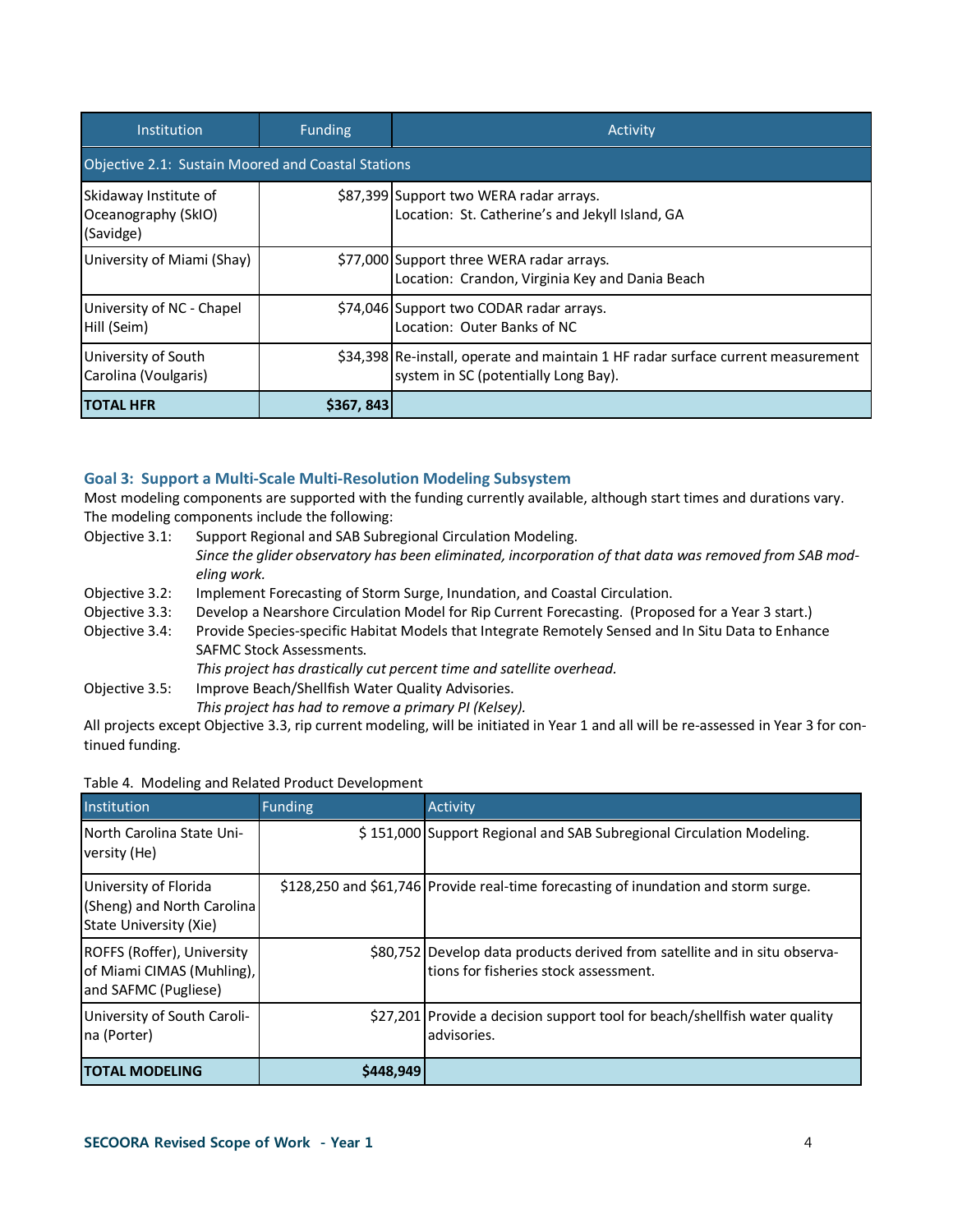## **Goal 4: Enhance the DMAC Subsystem**

Some of the key strengths of SECOORA's DMAC enterprise are the effective working relationships and collaborations fostered by the Data Management Coordinating Committee (DMCC), which is comprised of regional technical personnel responsible for operating and upgrading the data management system of SECOORA. Building on previous work, SECOORA will optimize access to regionally-aggregated information via a web interface that supports SECOORA's thematic priorities. This will be accomplished through continued salary support for members of the DMCC to allow them to enhance the work accomplished under previous SECOORA RCOOS grants, and to incorporate the progress made by the complementary Carolinas RCOOS data management effort.

| Institution                            | <b>Funding</b> | Activity                                                                                                              |
|----------------------------------------|----------------|-----------------------------------------------------------------------------------------------------------------------|
| University of SC (Porter)              |                | \$166,500 Enhance dissemination of data products.                                                                     |
|                                        |                | Implement QA/QC flags.                                                                                                |
|                                        |                | Implement data/product/service usage statistics (metrics).                                                            |
|                                        |                | Document DMAC interruptions & identify operational remedies.                                                          |
|                                        |                | Coordination with IOOS DMAC and with other RAs.                                                                       |
|                                        |                | Optimize servers to address, within expected funding scenarios,<br>issues of redundancy and uninterrupted operations. |
| University of NC - Chapel Hill (Seim)  | \$102,995      |                                                                                                                       |
| University of South Florida (Weisberg) | \$16,600       |                                                                                                                       |
| ITOTAL DMAC                            | \$286,095      |                                                                                                                       |

#### Table 5. Data Management and Communication

## **Goal 5: Support a Targeted and Leveraged Education and Outreach Subsystem**

The primary focus of the Education and Outreach (E&O) subsystem is to engage formal and informal education audiences and stakeholders regarding observing technologies, data, products, and services. Through this subsystem, SECOORA will transition from opportunistic stakeholder engagement to a deliberate E&O engagement program designed to increase our understanding of stakeholder needs and requirements, and showcase results from investments in product development. Note that Goals 1 and 3 include outreach activities that complement and contribute to the E&O subsystem.

#### Table 6. Education and Outreach Activities

| Institution                         | <b>Funding</b> | <b>Activity</b>                                                                                                                |
|-------------------------------------|----------------|--------------------------------------------------------------------------------------------------------------------------------|
| Kennesaw State University (Adams)   |                | \$46,750 Plan EARTH / SECOORA Workshop.                                                                                        |
|                                     |                | Develop aquatic observatory module for Master of Arts in Teaching<br>pre-service teachers.<br>Support existing BOB activities. |
| University of North Florida (Welsh) |                | \$10,000 Support advanced BOB activities.                                                                                      |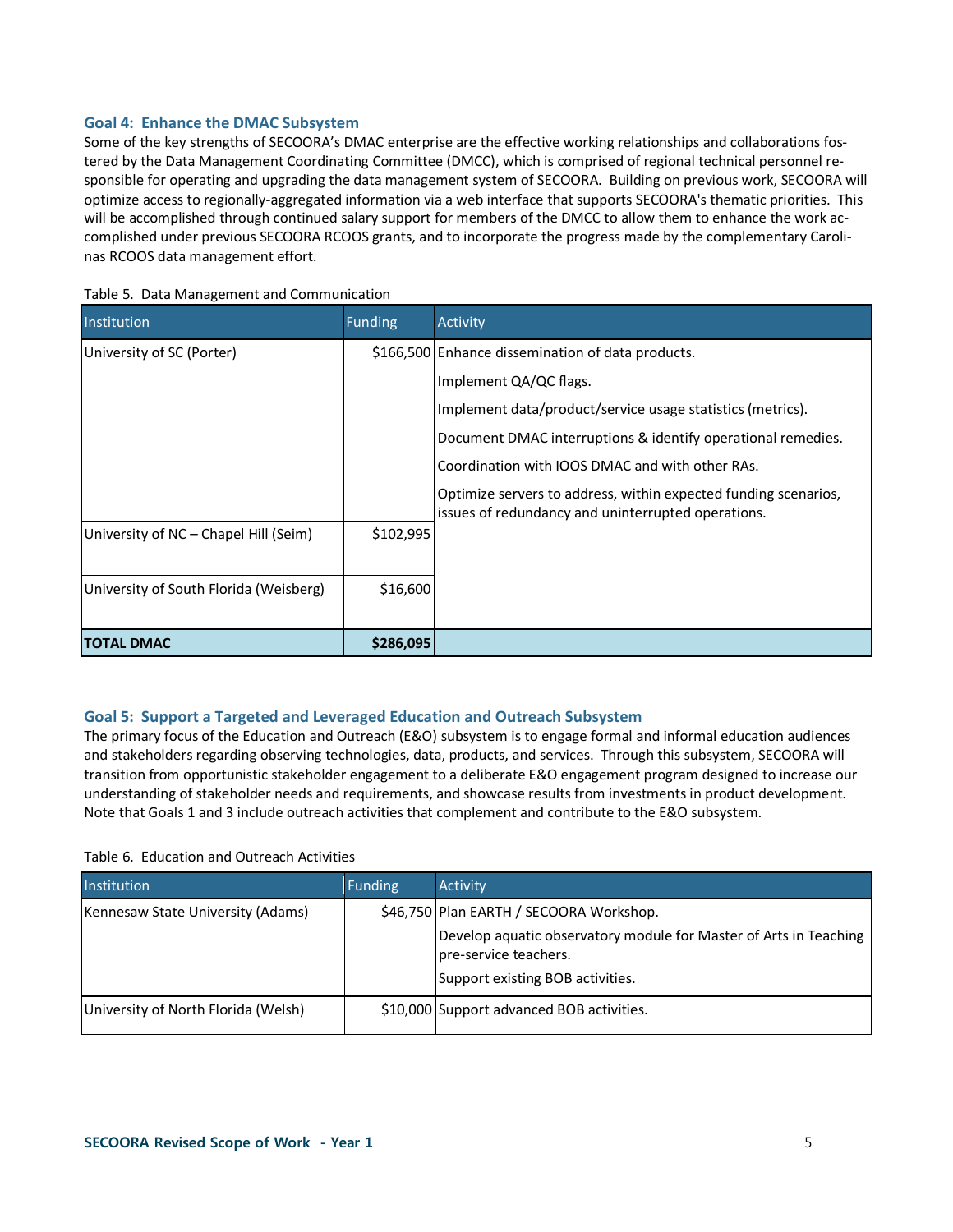| Institution                                            | <b>Funding</b> | Activity                                                                         |
|--------------------------------------------------------|----------------|----------------------------------------------------------------------------------|
| University of North Carolina -<br>Wilmington (Leonard) |                | \$46,750 Conduct community outreach to formal and informal education<br>centers. |
|                                                        |                | Develop and maintain web portal for BOB and other outreach<br>activities.        |
|                                                        |                | Develop prototype STEM Education products.                                       |
| COSSEE-SE (Spence)                                     |                | \$15,125 Develop BOB for elementary level students.                              |
|                                                        |                | Support EARTH / SECOORA workshop.                                                |
| SECOORA (Hernandez/Treml)                              |                | \$16,146 Manage regional BOB Sustainability Fund.                                |
|                                                        |                | Develop success stories and related outreach information.                        |
| <b>ITOTAL EDUCATION AND OUTREACH</b>                   | \$134,771      |                                                                                  |

## **Milestone Chart**

Table 7. Milestones for Year 1 by Quarter

|                                                                        | 2011-2012 Quarter |                           |              |                           |
|------------------------------------------------------------------------|-------------------|---------------------------|--------------|---------------------------|
| <b>Goals and Milestones</b>                                            | $\mathbf{1}$      | $\overline{2}$            | з            | 4                         |
| Goal 1: Sustain SECOORA as a regional information coordination entity  |                   |                           |              |                           |
| A. Provide timely grant reports to NOAA                                |                   | x                         |              | x                         |
| B. Hold Board Meeting Fall 2011 and Member Meeting May 2012            |                   | x                         |              | x                         |
| C. Host joint meeting with SAA in Fall 2011                            |                   | X                         |              |                           |
| D. Publish e-newsletters and other outreach material                   | x                 | X                         | x            | X                         |
| E. Complete joint FL materials with GCOOS                              | X                 |                           |              |                           |
| F. Release a new version of the SECOORA Web site, focused on data,     | X                 |                           |              |                           |
| maps, and SECOORA in the states                                        |                   |                           |              |                           |
| G. Work with NFRA and IOOS office to effectively respond to NOAA       | X                 | x                         | x            | x                         |
| and other National level requirements                                  |                   |                           |              |                           |
| H. Refine and maintain RCOOS Conceptual Operations Plan                | X                 | X                         | X            | x                         |
| I. Support regional collaboration                                      | x                 | x                         | x            | x                         |
| J. Evaluate mechanisms to track operational statistics, product usage, | X                 | x                         | x            | x                         |
| and outcome measures and metrics                                       |                   |                           |              |                           |
| Goal 2: Sustain an Observing Subsystem for the SE                      |                   |                           |              |                           |
| A. Operate and maintain moored and coastal stations (COMPS, SEA-       | X                 | x                         | X            | x                         |
| KEYS, and Carolina RCOOS)                                              |                   |                           |              |                           |
| B. Report moored and coastal stations data to secoora.org              | x                 | $\mathsf{x}$              | x            | $\mathsf{x}$              |
| C. Maintain HFR operations                                             |                   |                           |              |                           |
| i. Hourly surface current maps from the various regions via            | X                 | X                         | X            | X                         |
| individual and SECOORA web sites                                       |                   |                           |              |                           |
| ii. Estimates of significant wave heights from the HF radar            | $\mathsf{x}$      | $\boldsymbol{\mathsf{x}}$ | X            | $\boldsymbol{\mathsf{x}}$ |
| data                                                                   |                   |                           |              |                           |
| iii. Develop/report performance metrics of CODARs and                  | $\mathsf{x}$      | $\mathsf{x}$              | $\mathsf{x}$ | X                         |
| WERAs throughout the SE including accuracy estimates of                |                   |                           |              |                           |
| the surface currents                                                   |                   |                           |              |                           |
| iv. Provide the radial currents to the National Servers                | X                 | X                         | X            | X                         |
| (SIO/Rutgers) for the National HF radar network                        |                   |                           |              |                           |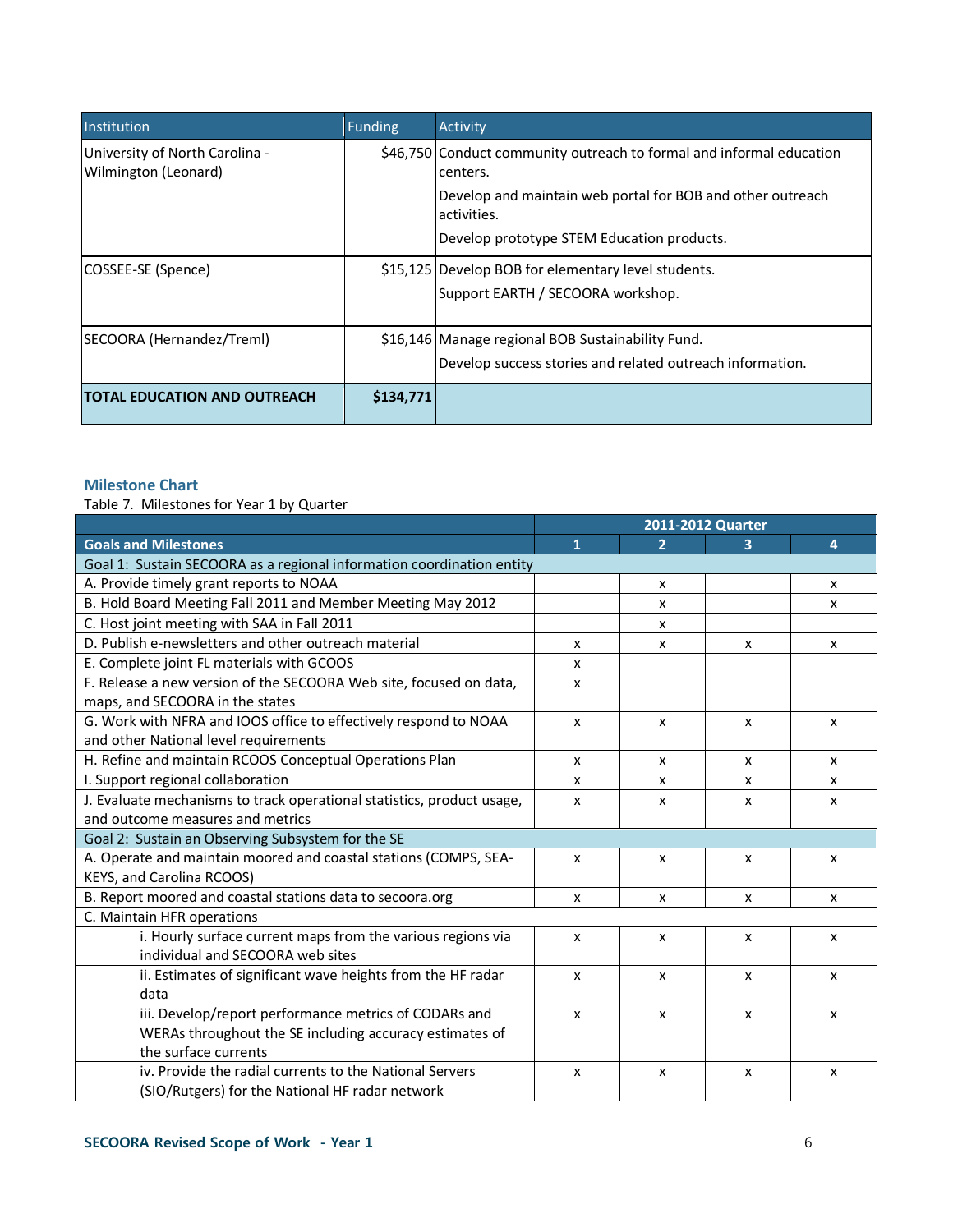|                                                                                                       | 2011-2012 Quarter |   |   |   |
|-------------------------------------------------------------------------------------------------------|-------------------|---|---|---|
| <b>Goals and Milestones</b>                                                                           | 1                 | 2 | з | 4 |
| D. Update Asset inventory/ provide performance metrics                                                |                   | X | x | X |
| Goal 3: Support a multi-scale multi-resolution Modeling Subsystem                                     |                   |   |   |   |
| A. Support and enhance SABGOM model                                                                   | х                 | x | x | x |
| i. Implement ocean data assimilation to SABGOM model                                                  |                   |   | x | X |
| B. Provide real-time forecasting of inundation and storm surge                                        |                   |   |   |   |
| i. Host kickoff meeting                                                                               | x                 |   |   |   |
| ii. Begin forecasting in Domain 1 and 2                                                               | X                 | x | х | х |
| iii. Establish Necessary Data Standards with DMAC                                                     | X                 | x | X | X |
| iv. Workshops with District Partners                                                                  |                   |   | x |   |
| C. Develop data products derived from satellite & in situ observations for fisheries stock assessment |                   |   |   |   |
| i. Set communication and data exchange/storage strategies                                             |                   |   | X | X |
| and protocols                                                                                         |                   |   |   |   |
| ii. Assemble satellite derived environmental datasets and in                                          |                   |   | x | X |
| situ environmental datasets                                                                           |                   |   |   |   |
| iii. Develop and refine satellite data products and provide to                                        |                   |   | x | X |
| SEAMAP cruises as needed                                                                              |                   |   |   |   |
| iv. Team meetings in Charleston and Miami                                                             |                   |   | x | X |
| D. Provide decision support tool for beach/shellfish WQ advisories                                    |                   |   |   |   |
| i. Develop Geographic Information Systems-based modules                                               | X                 | X | X |   |
| to extract and visualize radar derived rainfall data and mod-                                         |                   |   |   |   |
| eled currents and salinity estimates over user specified                                              |                   |   |   |   |
| boundaries (e.g. watershed boundaries)                                                                |                   |   |   |   |
| ii. Integrate additional data required from state field pro-                                          |                   |   | x | X |
| grams, remote sensing sources, and observing systems plat-                                            |                   |   |   |   |
| forms                                                                                                 |                   |   |   |   |
| Goal 4: Implement a DMAC Subsystem                                                                    |                   |   |   |   |
| A. Develop data aggregation techniques for new data providers with-                                   | X                 | x | x | X |
| in one quarter (3 months) of data provider coming onboard                                             |                   |   |   |   |
| B. Provide Quarterly Google Analytics reports to analyze users and                                    | X                 | x | x | X |
| uses of data and Web site                                                                             |                   |   |   |   |
| C. Attend IOOS bi-weekly conference calls with IOOS/RA representa-                                    | X                 | x | x | X |
| tives and review IOOS certification documents as needed                                               |                   |   |   |   |
| D. Enhance SECOORA data inventory to allow user maintenance                                           | X                 | x | x | X |
| Improve "searchability" of information through enhancements to                                        | X                 | x |   |   |
| Web site and Interactive Maps                                                                         |                   |   |   |   |
| E. Provide alert capabilities for new providers and enhance alerts for                                | X                 | x | x | X |
| ongoing datasets or applications as needed                                                            |                   |   |   |   |
| Goal 5: Support a targeted and leveraged Education and Outreach Subsystem                             |                   |   |   |   |
| A. Develop Aquatic Observatory Module for Master of Arts in Teach-                                    | x                 | x | x | x |
| ing pre-service teachers at KSU                                                                       |                   |   |   |   |
| B. Supporting Basic Observation Buoy Efforts                                                          |                   |   |   |   |
| i. Assist FL Smithsonian Marine Station with expanding their                                          | $\pmb{\times}$    |   |   |   |
| BOB program                                                                                           |                   |   |   |   |
| ii. Sustain Hilton Head BOB Monitoring Station and develop                                            | х                 | x | x | х |
| stakeholder applications for water data                                                               |                   |   |   |   |
| iii. Conduct one Advanced BOB (Buoy) Workshop at UNF                                                  |                   | x |   |   |
| iv. Construct one additional Advanced BOB for the GTMN-                                               | X                 | x |   |   |
| ERR and briefly deploy the data buoy to monitor water quali-                                          |                   |   |   |   |
| ty in an additional location.                                                                         |                   |   |   |   |